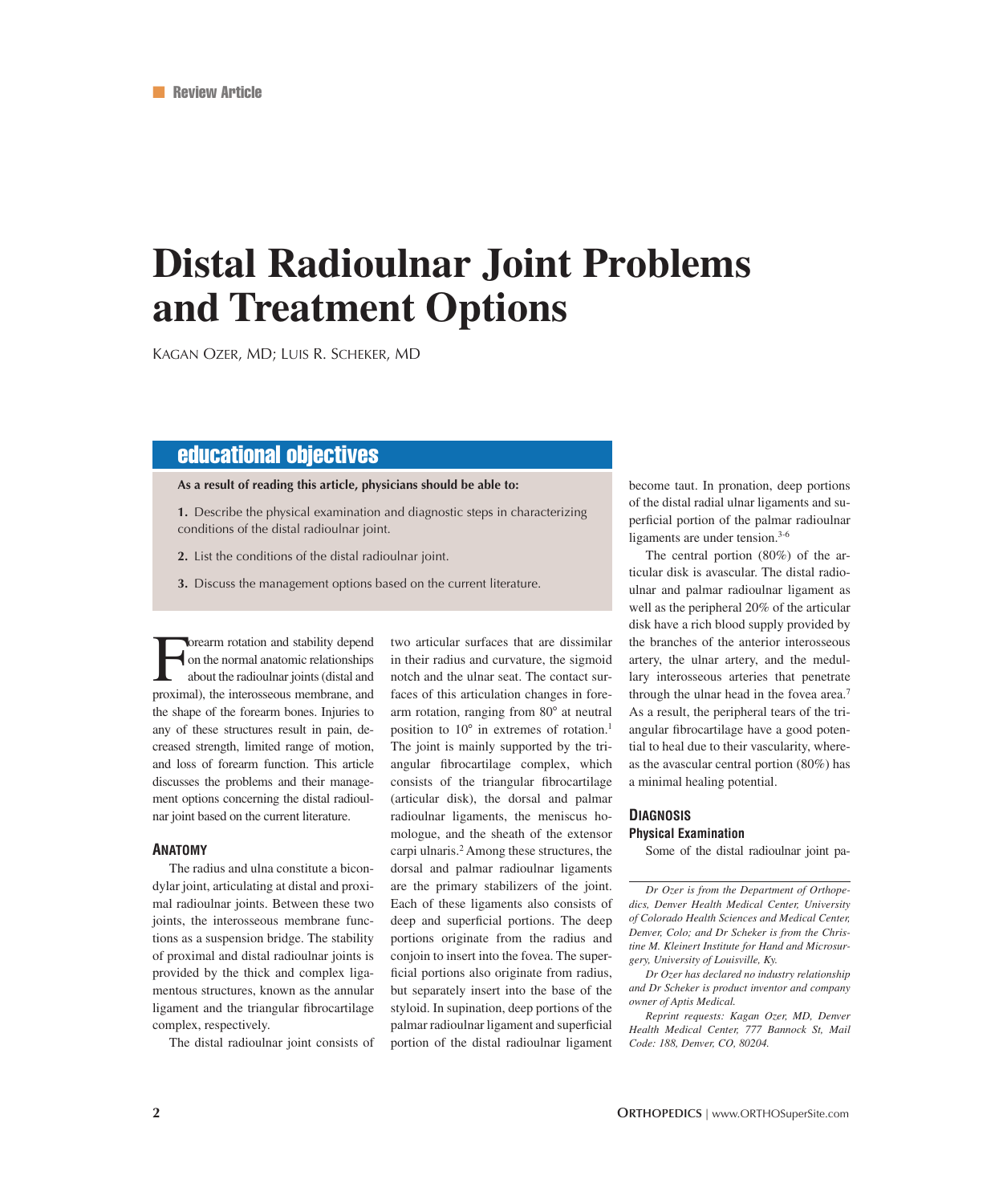

thologies are grossly visible. A classic example is "the piano key" sign. With the palm placed flat on the examination table, the patient is asked to press to the table using his shoulder depressors while the forearm is in full pronation. Compared to the contralateral side, elevation of the head of the ulna relative to the radius is considered positive and suggests a destabilizing pathology of the triangular fibrocartilage complex.

Following identification of certain anatomic landmarks such as the ulnar head and styloid, triquetrum, pisiform, lunotriquetral joint, FCU tendon, ECU tendon, and the attachment of triangular fibrocartilage complex, the examiner should look for point of tenderness by gentle palpation of these structures and compare with the opposite extremity.

Two specific examination maneuvers are worth mentioning. First, the patient is asked to place his/her elbow on the table with the forearm perpendicular to the table. The examiner applies a shear force between the radius and the ulna with the forearm in full supination and full pronation. The amount of displacement between the radius and the ulna in full pronation and supination shows the integrity of the dorsal and the volar radioulnar ligaments, respectively. The comparison to the contralateral extremity however, is crucial. During this test, the shear/compressive force applied to the radius and the ulna may generate pain, which suggests distal radioulnar joint incongruity/arthritis.

This examination should be combined with a second maneuver, in which the effect of gravity on the ulnar side of the hand is eliminated. The patient is asked to stand with both elbows flexed at 90°. The examiner applies downward pressure to both mid-forearms while the patient is asked alternately to supinate/pronate the forearm and to resist the downward pressure. This maneuver loads the distal radioulnar joint through its range of motion, and allows translational motion between the radius and the ulna, while eliminating the gravity on the ulnar side of the hand. With incongruity/arthritis



Figure 1: Radiograph shows a PA wrist view taken at the shoulder 90° abducted and the elbow 90° flexed (left). Radiograph shows the same wrist in pronated-grip view with more prominent ulna-plus deformity. The arrow shows the typical lesion on the proximal ulnar border the lunate indicating an ulna-carpal abutment (right). Figure courtesy of the Christine M. Kleinert Institute for Hand and Microsurgery.

of distal radioulnar joint, the patient either feels pain at neutral forearm when the radius rolls over the top of the ulna or avoids resisting against the examiner's downward pressure. In this test, the applied force is loaded against the radioulnar joint by "grinding" the seat against the notch.

#### **Standard Radiography**

The evaluation of the relation between the articular surfaces of the distal radius and the ulna, or as is so called ulnar variance, is an integral part of the radiographic examination.8 This relation may be neutral (both articular surfaces the same length), positive (ulnar surface longer), or negative (ulna surface shorter). However, the position of the wrist is important in determining the ulnar variance.<sup>9,10</sup> The ulnar variance may change 1-2 mm during strong grip in pronation compared to a neutral PA view. $11,12$  Therefore,  $0^{\circ}$  rotation PA and firm grip pronation radiographs should be taken to evaluate the position of the ulna relative to the radius (Figure 1). Zero degree rotation films are taken with the shoulder 90° abducted and the elbow 90° flexed on a flat surface. Positive ulnar variance is associated with the ulnocarpal impaction, the lunotriquetral ligament injuries and the triangular fibrocartilage complex tears. Negative variance on the other hand was implicated in the carpal ligamentous laxity and Keinbock's disease.

The second important parameter to evaluate on a PA view is the distal radioulnar joint angle and its congruency. Normally sigmoid notch and the ulnar seat rarely are parallel to each other,<sup>13</sup> and usually they slant toward the ulnar styloid with a  $20^{\circ}$  angle.<sup>1</sup> However, this relation sometimes may be parallel to the longitudinal axis of the forearm (neutral distal radioulnar joint), or may be angled towards the radial styloid (reverse distal radioulnar joint).<sup>14</sup> The articular configuration of the distal radioulnar joint is especially important in ulnar shortening osteotomies, since ulnar shortening in reverse distal radioulnar joint orientation may cause further impingement between the radial sigmoid notch and the ulnar articular seat.14 Signs of arthritis at the radioulnar articulation should specifically be checked during the routine radiographic examination.

The lateral view is taken with the patient's shoulder adducted to the side, the elbow flexed  $90^\circ$  and the forearm in neutral. In a successful lateral view, the pisiform should be aligned with the distal third of the scaphoid. Oblique radiographs in semipronated and semisupinated positions may be used to view the pisotriquetral joint and hook of the hamate.

#### **Arthrography**

Triple-injection arthrography of the wrist is especially useful in diagnosing suspected triangular fibrocartilage com-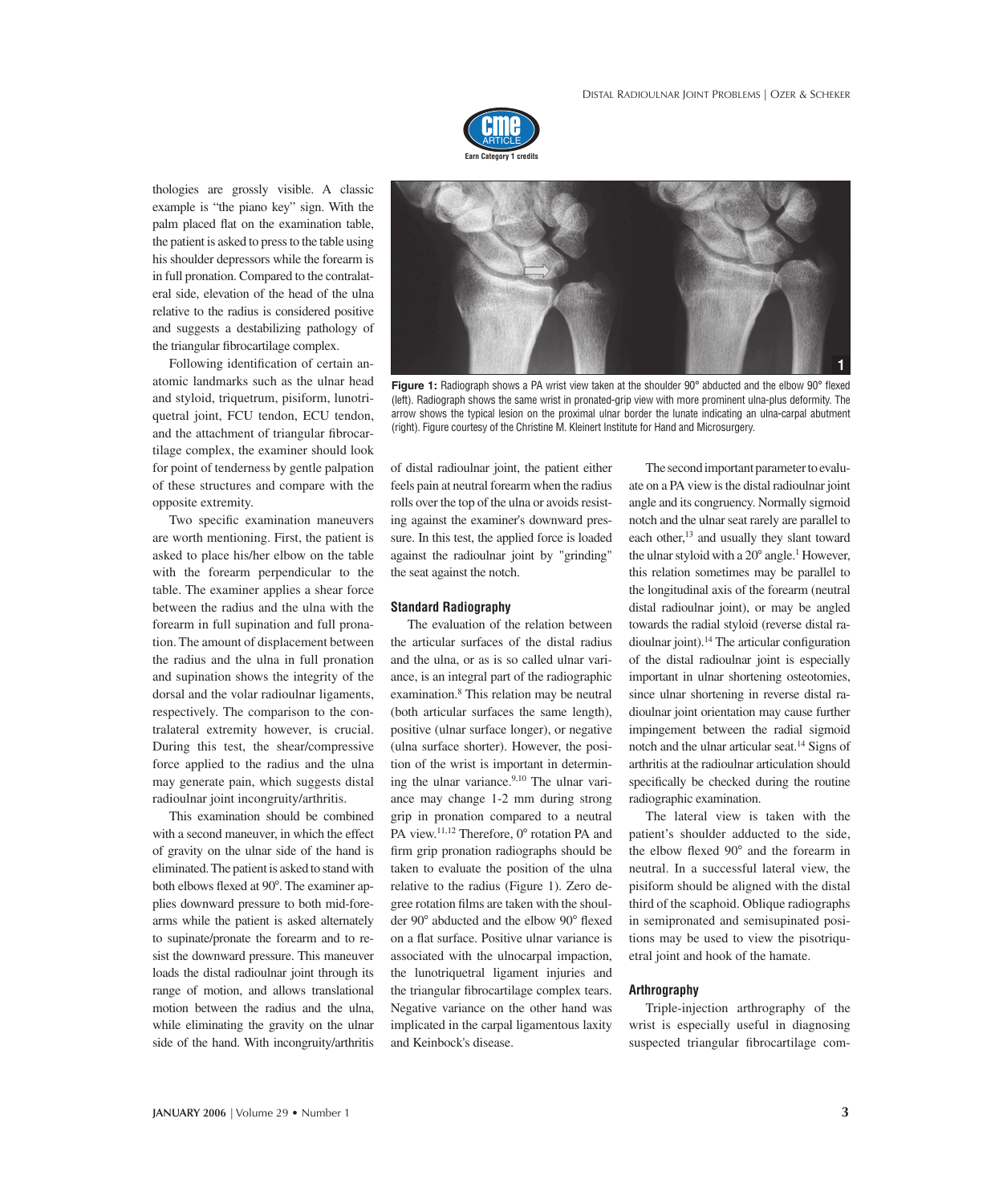

#### Table 1

| Class/Subclass | <b>Description</b>                                                                                                                            |
|----------------|-----------------------------------------------------------------------------------------------------------------------------------------------|
|                | <b>Traumatic Injury</b>                                                                                                                       |
| IA             | Central perforations                                                                                                                          |
| IB             | Ulnar avulsion with or without distal ulnar fracture                                                                                          |
| IC             | Distal avulsion (carpal attachment)                                                                                                           |
| ID             | Radial avulsion with or without sigmoid notch fracture                                                                                        |
| $\mathbf{I}$   | Degenerative Injury                                                                                                                           |
| IIA            | Triangular fibrocartilage complex wear                                                                                                        |
| IIB            | Triangular fibrocartilage complex wear, lunate, or ulnar chondromalacia                                                                       |
| HC             | Triangular fibrocartilage complex perforation, lunate, or chondromalacia                                                                      |
| IID            | Triangular fibrocartilage complex perforation, lunate, or chondromalacia, lunatotriquetral ligament<br>perforation                            |
| <b>IIE</b>     | Triangular fibrocartilage complex perforation, lunate, or chondromalacia, lunatotriquetral ligament<br>perforation, ulnocarpal osteoarthritis |

plex tears. First the radiocarpal joint is injected with contrast material. Three hours later, a second injection is placed into the distal radioulnar joint and the midcarpal row. A connection between these three compartments is considered positive for ligamentous tears. Several studies have shown superior results with triple injection compared to single injection arthrography.15-17 A clinical correlation should be sought since asymptomatic wrists also may have connections between the proximal and the distal row. In a study investigating the usefulness of unilateral arthrographies, Herbert et al<sup>18</sup> concluded that in patients examined bilaterally with arthrography and physical examination, 74 % were found to have communications in the contralateral symptomatic wrists. Cantor et  $al^{19}$  showed in 56 wrists that 88% of patients with ligament tears in symptomatic wrist had bilateral triangular fibrocartilage complex perforations.

The natural course of "degenerative" changes in the ulnar side of the wrist, leaks between the compartments often make the findings difficult to interpret. It is critical for the clinician to understand the age-dependent alterations at the triangular fibrocartilage, the distal ulnocarpal, radiocarpal, and the radioulnar joints.20,21 The combination of arthrography with contrast medium injection enhances the ability to diagnose different pathologies.<sup>22</sup>

#### **Computed Tomography**

In addition to the diagnosis of fractures involving the distal radioulnar joint, computed tomography also is useful in assessing the subluxation and the articular surface congruency. Among various techniques, the epicenter method was found to be a reliable indicator and is sensitive to diagnose even the subtle subluxations in the joint.23,24 It sometimes may be necessary to take stress views of the joint to reveal subtle signs of subluxation.

#### **Magnetic Resonance Imaging**

Occult fractures, chondromalacia, osteochondral defects, and triangular fibrocartilage tears are commonly diagnosed using magnetic resonance imaging (MRI). Studies comparing the value of MRI in the diagnosis of triangular fibrocartilage tears in comparison to arthroscopy revealed 90% accuracy rate with MRI.25,26

#### **Scintigraphy**

Three-phase bone scintigraphy is useful in patients with negative plain radiographs.27 Most of the pathologies detected by scintigraphy however, would display increased activity in all three phases, including fractures, infection, bone bruise, and inflammation. Therefore, bone scans are sensitive, but not specific and plain radiographic correlation is always needed.

#### **CLASSIFICATION AND MANAGEMENT OF DISTAL RADIOULNAR JOINT PROBLEMS**

Distal radioulnar joint problems can be separated into three groups: abutment, instability, and incongruity/arthritis.

#### **Abutment**

Ulnocarpal abutment is a chronic, degenerative process caused by increased load bearing across the ulnar side of the wrist.28 Load transfer across the wrist joint in neutral variance and in neutral position is born by the radius (82%) and the ulna (18%).<sup>29</sup> The magnitude of this load transfer is affected by ulnar variance and the palmar tilt of the distal radius. A 2.5 mm increase in ulnar variance increases the ulnocarpal load to 42%. Any factors increasing the length of the ulna relative to the radius results in impaction or abutment of the carpal bones against the ulna and articular disk homolog.

Repetitive impaction of the ulnar head against the triangular fibrocartilage com-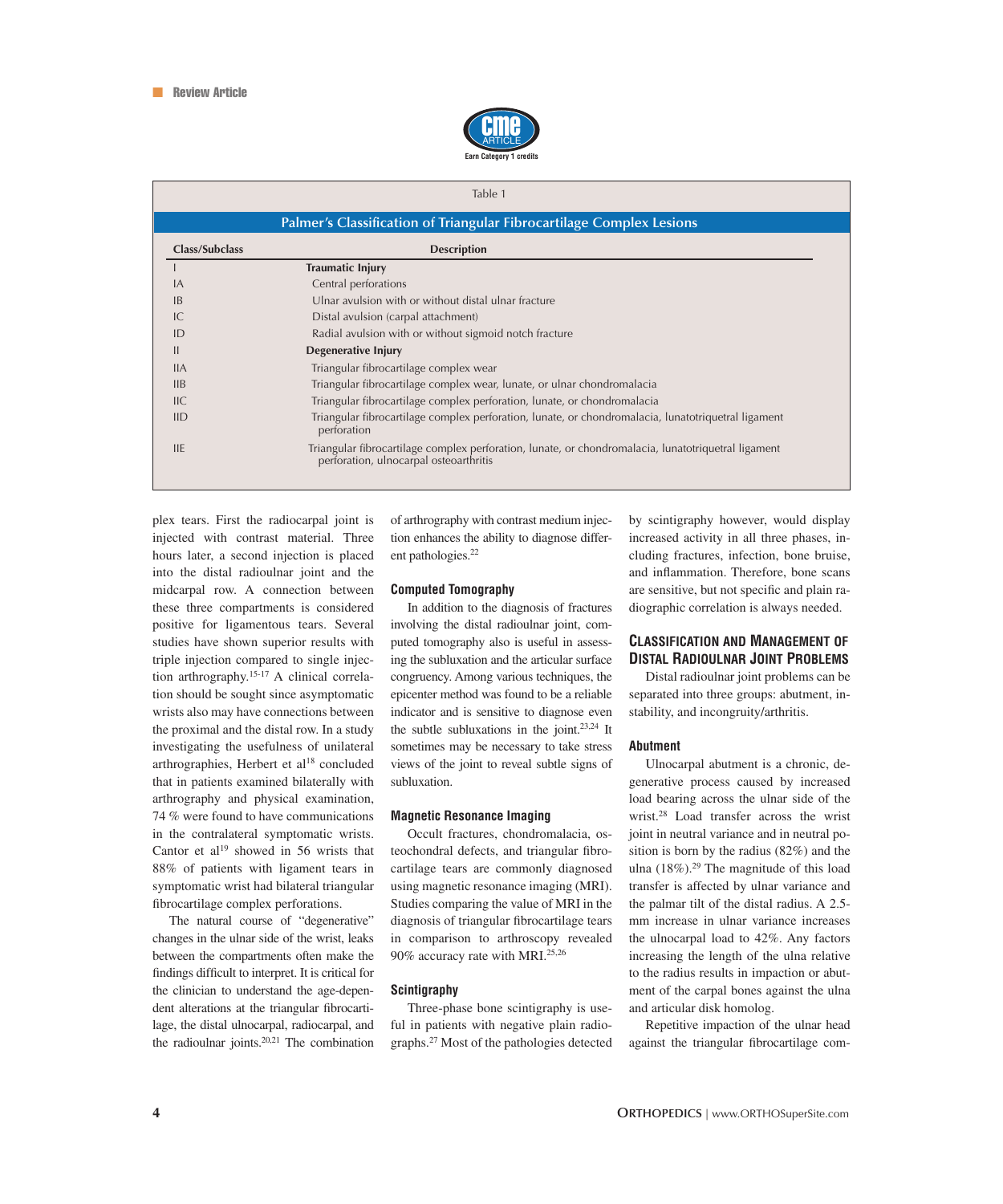

#### Table 2

| <b>Abutment</b>                                                     | <b>Treatment Options</b>                                                                             |
|---------------------------------------------------------------------|------------------------------------------------------------------------------------------------------|
| Ulna-lunate                                                         |                                                                                                      |
| Positive ulnar variance secondary to distal radius malunion         | Corrective osteotomy to establish radial height and inclination and/or<br>Ulnar shortening osteotomy |
| Ulna positive (neutral) without distal radioulnar joint incongruity | Ulnar shortening osteotomy<br>Wafer procedure (open versus arthroscopic)                             |
| Ulna positive (neutral) with distal radioulnar joint incongruity    | Ablative Procedures*<br>Distal radioulnar joint implant arthroplasties*                              |
| Ulna-triquetral                                                     |                                                                                                      |
| Ulnar styloid nonunion                                              | Excision of styloid fragment                                                                         |
|                                                                     | Reattachment of triangular fibrocartilage, open versus arthroscopic                                  |
| Long ulnar styloid                                                  | Ulnar shortening osteotomy                                                                           |

plex and the ulnar carpus leads to triangular fibrocartilage complex perforation; chondromalacia of the ulnar head, and the lunate; and tearing of the lunatotriquetral ligament.<sup>28</sup> Several studies have identified an association between the perforation of the triangular fibrocartilage complex, ulnar positive variance, and tears of the lunatotriquetral ligament. Palmer and Werner<sup>2</sup> have found that 73% of specimens that have triangular fibrocartilage complex perforations also have ulnar positive or neutral variance and the majority of these also had lunatotriquetral ligaments tears. These data support the hypothesis that increased ulnar variance lead to degeneration and perforation of the triangular fibrocartilage complex and other structures of the wrist. The various patterns of perforations of the triangular fibrocartilage complex classified by Palmer are widely accepted (Table 1).<sup>21</sup>

Radiographically, two types of ulnocarpal abutment are identified, ulna-lunate abutment between the ulnar articular seat and the lunate and ulna-triquetral abutment between the ulnar styloid and the triquetrum. Ulna-lunate abutment is commonly associated with positive or neutral variance, but it also may occur in negative ulnar variance.30 The condition is commonly associated with congenital positive ulnar variance, malunion of the distal radius, radial head resection, or premature physeal closure of the distal radius. Ulna-triquetral abutment however, is independent from ulnar variance and may occur due to ulnar styloid nonunion or a long ulnar styloid. The mechanism involves the impaction of the ulnar styloid against the proximal pole of the triquetrum. An excessively long ulnar styloid process has an overall length  $>6$ mm. Impaction over a long period of time can lead to triquetral chondromalacia and eventually lunotriquetral instability.31,32

Regardless of the type of ulnocarpal abutment, initial clinical manifestations include acute or chronic ulnar sided wrist pain, exacerbated by activity, swelling and limitation of wrist and forearm motion. Treatment options however change considerably depending on the type of abutment (Table 2).

Initial treatment begins with activity modifications, splinting, and anti-inflammatory medications. Failure to respond to nonoperative treatment is an indication for surgery.<sup>33</sup> The goal of surgical treatment is to decrease the loading across the ulnar side of the wrist. If the etiology of the abutment is a distal radius malunion, this should be corrected either by re-establishing the radial height and inclination or by shortening the ulna to restore a congruent

distal radioulnar joint. In the absence of a malunion, a positive ulnar variance with a congruent distal radioulnar joint can be treated in two different ways (Table 2).

Ulnar shortening involves the osteotomy and resection of the ulna at its distal third. The technique originally was described by Milch<sup>34</sup> in 1941 and has been modified since then.<sup>35-38</sup> Advantages of the technique include effective decompression on the ulnar side of the wrist, tightening of the extrinsic ulnocarpal ligaments possibly leading to a more stable lunotriquetral articulation, predictable rate of union and overall success rate.39 The average union time in different studies ranged from 7 to 21 weeks with uniformly successful functional results. More than 95% of the patients in published series have good or excellent results.35-37,40-43 Nonunion is seen in up to 4 %. Possible complications include a low rate of nonunion, failure to achieve pain free range of motion, need for the removal of the hardware, and a change in distal radioulnar joint configuration leading to distal radioulnar joint incongruity.

The Wafer procedure involves the excision of the distal 2-4 mm of the ulnar head and can be performed open or arthroscopically.28,44,45 The technique is recommended only for the ulnolunate type of abutment,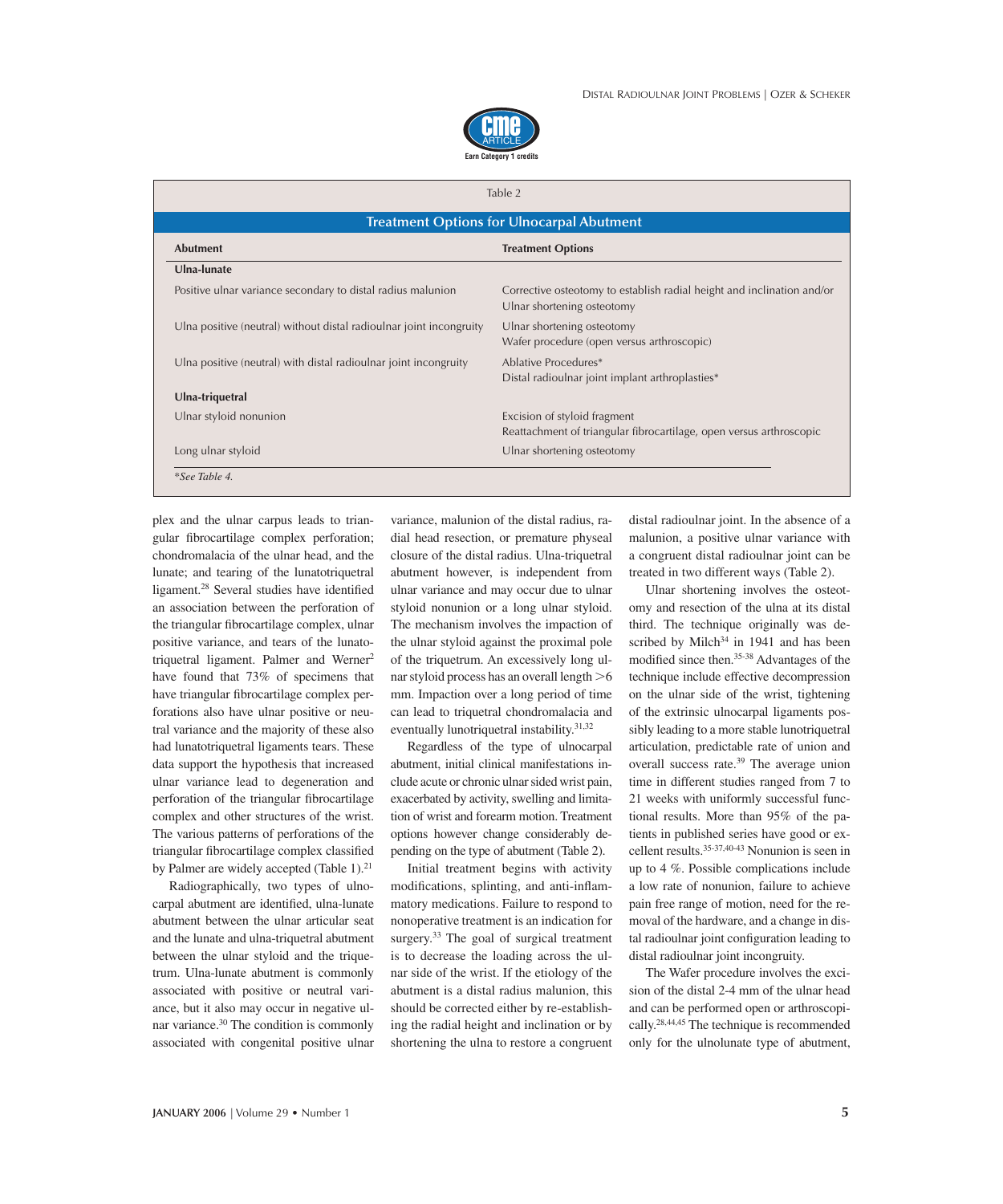

| Table 3                                                          |                                                                                                                              |  |  |  |
|------------------------------------------------------------------|------------------------------------------------------------------------------------------------------------------------------|--|--|--|
| <b>Treatment Options for Distal Radioulnar Joint Instability</b> |                                                                                                                              |  |  |  |
| <b>Type of Instability</b>                                       | <b>Treatment Options</b>                                                                                                     |  |  |  |
| Acute                                                            |                                                                                                                              |  |  |  |
| Simple                                                           | Closed reduction<br>Cast immobilization                                                                                      |  |  |  |
| Complex                                                          | Closed versus open reduction with K-wire fixation<br>Cast immobilization                                                     |  |  |  |
| Chronic                                                          | Soft-tissue reconstructions<br>Intraarticular: Scheker, <sup>77</sup> Adams <sup>78</sup><br>Extraarticular <sup>73-76</sup> |  |  |  |
|                                                                  |                                                                                                                              |  |  |  |

| Table 4<br><b>Treatment Options for Distal Radioulnar Joint</b><br>Incongruity/Arthritis |                                                                                                                                                                                      |  |  |  |
|------------------------------------------------------------------------------------------|--------------------------------------------------------------------------------------------------------------------------------------------------------------------------------------|--|--|--|
|                                                                                          |                                                                                                                                                                                      |  |  |  |
| Established Osteoarthritis                                                               | Ablative procedures: Sauve-Kapandji, <sup>89</sup> hemi-resection<br>interposition arthroplasty, <sup>97</sup> matched distal ulna resection, <sup>98</sup><br>Darrach <sup>80</sup> |  |  |  |
|                                                                                          | Implant Arthroplasties<br>Hemi-arthroplasty (Swanson, <sup>104</sup> Herbert & van<br>Schoonhoven, <sup>106</sup> and Berger <sup>107</sup> )                                        |  |  |  |
|                                                                                          | Total arthroplasty (Scheker <sup>108</sup> )                                                                                                                                         |  |  |  |

and resection includes only the distal portion of the ulna without jeopardizing the integrity of ulnocarpal ligaments and the horizontal portion of the triangular fibrocartilage complex. Possible advantages include the preservation of the triangular fibrocartilage complex, avoidance of nonunion, and hardware removal. The number of published series to date is limited and technique has yet to be applied on a larger number of patients.46-50 Based on the limited number of patients, the technique effectively relieves pain and provides early return to work. Possible complications include inadequate resection of the ulna, and ECU tendonitis. The technique is contraindicated in patients with instability, or degenerative changes in distal radioulnar joint or in those who would require  $>4$  mm of ulnar shortening.

The only comparative study between the ulnar shortening osteotomy and the Wafer procedure was reported by Constantine et al,49 and based on a retrospective analysis of 22 patients (11 in each group) with ulnarsided wrist pain and ulnocarpal abutment unresponsive to conservative treatment. The authors concluded that the Wafer procedure provided favorable pain relief without the potential for nonunion and hardware removal. However, the limited numbers of patients along with the selection bias for each treatment group are potential shortcomings of this study and therefore preclude to compare the potential risks and benefits of each technique. The treatment of ulnocarpal abutment in the presence distal radioulnar joint incongruency will be discussed in detail later in this review.

#### **Instability**

Instability is defined as an abnormal path of articular contact occurring during or at the end of the range of motion. This

is due to either alteration in joint surface orientation or by deficiencies in the main restricting ligaments, or by both.33

Dislocations are classified as acute versus chronic (Table 3). Acute dislocations occur in various clinical conditions. It may be an isolated injury,  $51-54$  or may be the result of fractures of the radial head, the distal radius, and both bones of the forearm.55-59 In isolated injuries, ulna dorsal dislocations occur as a result of hyperpronation injury, whereas ulna volar dislocations occur due to hypersupination.

In the acute setting, if there is a fracture, the deformity usually is apparent and warrants a complete radiologic examination of the forearm.<sup>60,61</sup> However, if distal radioulnar joint subluxation or dislocation is an isolated injury, only swelling may become apparent.<sup>33</sup> Wrist motions often are painful. The rotation of the forearm is always restricted. Pronation is blocked in volar dislocation of the distal radioulnar joint, and supination is blocked in a dorsal dislocation.33 Absolute lateral view of the wrist with the forearm in neutral rotation is essential to detect subluxation or dislocation in either direction.<sup>62</sup>

The types of dislocation of the distal radioulnar joint include simple and complex (Table 3). Simple dislocations are reduced either spontaneously, or by closed means and minimal effort. Complex dislocations, however, include irreducible or easily subluxatable or dislocatible cases. This usually is due to interposition of the ruptured triangular fibrocartilage ligaments, the extensor digiti minimi tendon, the extensor carpi ulnaris tendon, and the extensors of the ring and little fingers. $57,63-65$  Most of the complex distal radioulnar joint dislocations are high-energy injuries and frequently associated with ulnar styloid fracture.<sup>66</sup> The diagnosis in this case is dependent on clinical examination and plain radiographic findings.<sup>67-69</sup> An ulnar styloid fracture involving 50% of the styloid length or an ulnar styloid displacement of  $>2$  mm were found to increase the risk of distal radioulnar joint instability.70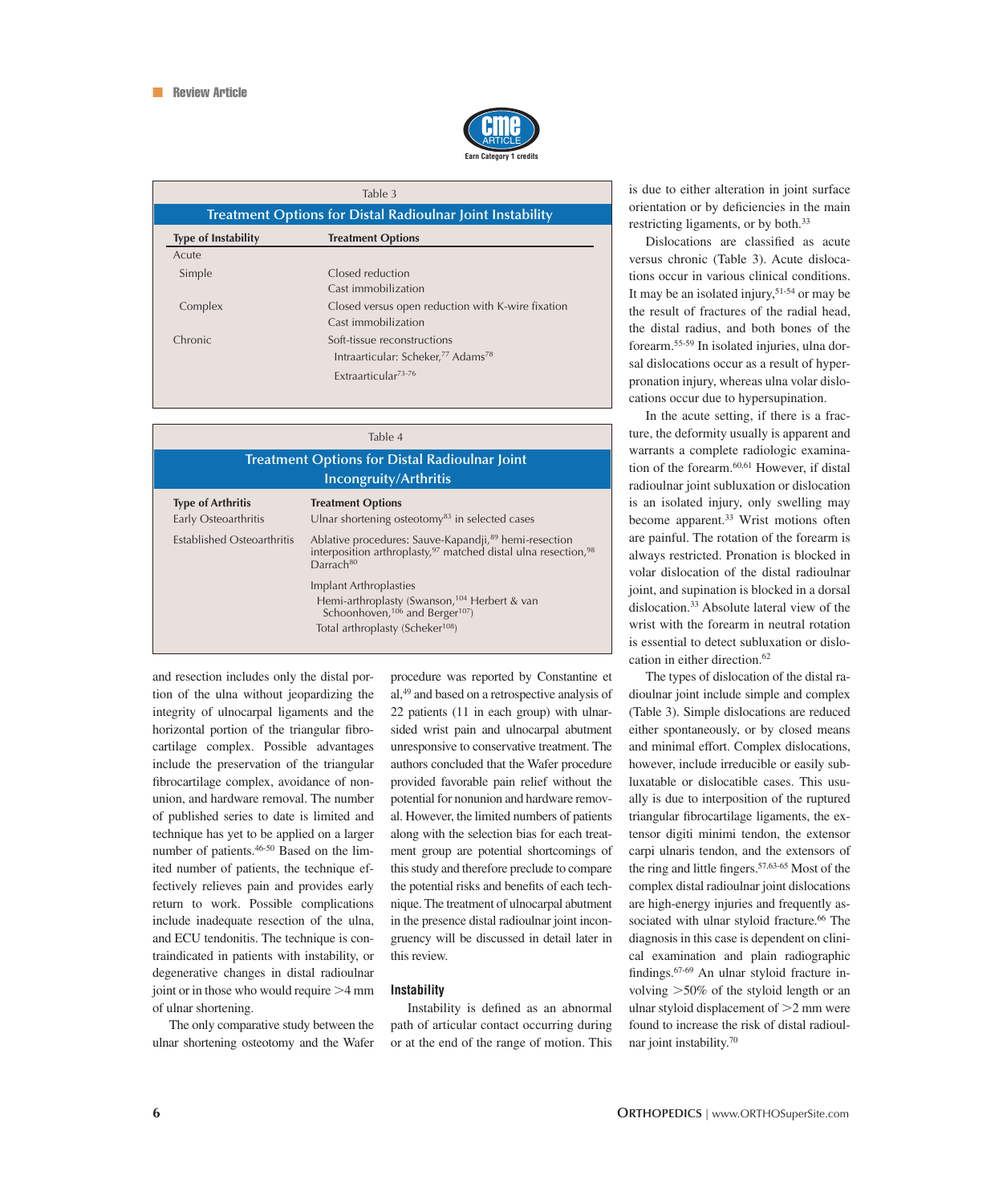

Treatment of simple subluxation/dislocation in the acute setting consists of immobilization in a reduced position for six weeks in an above-elbow cast. The position of the forearm should be neutral for bi-directional instability, supination for ulna dorsal dislocations, and pronation for ulna volar dislocations.<sup>33</sup> If closed reduction is needed, it should be performed under regional anesthesia to provide adequate muscle relaxation. After the reduction, if the distal radioulnar joint is still unstable, additional percutaneous K-wire fixation should be used. For neglected subluxations of the distal radioulnar joint, attempts at closed reduction should be based on the direction of the dislocation. Successful reduction of the distal radioulnar joint has been reported up to two months for dorsal dislocations, but only three weeks for volar dislocations.<sup>53</sup> Open reduction is indicated when closed reduction is not possible or not satisfactory. Associated fractures should be evaluated on the basis of their individual fracture pattern. However, if the ulnar styloid process is fractured, it should be stabilized by means of K-wire, tension band, or intraosseous wiring.<sup>71</sup> If the ulnar styloid is intact, but there is a tear of the triangular fibrocartilage complex, it should be reattached to the ulna. Postoperative immobilization position and duration are same as simple dislocations.

Chronic instability of the distal radioulnar joint can also occur as an isolated injury or may be associated with the distal radius malunion. In the absence of malunion, chronic instability can be treated with soft-tissue reconstruction provided that the following criteria are met: 1) congruent distal radioulnar joint, 2) stable radiocarpal ligaments, and 3) stable ulnocarpal ligaments (Table 3). Patients must be assessed individually for the integrity of these structures. If there is no satisfactory stability between the radius and the carpus or between the ulna and the carpus, attempts should be made to stabilize those structures initially. If the distal radioulnar joint is not congruent, soft-tissue reconstruction procedures usually are not successful.

Initially, chronic instability of the distal radioulnar joint is dynamic in nature, but later it becomes static as it progresses towards osteoarthritis of the joint. The stability of the joint is the function of both the intact restricting ligaments and the congruity of the radioulnar joint. Bowers<sup>72</sup> has classified the instability of the distal radioulnar joint under 4 main subheadings. In group 1, pathology is primarily in the ligamentous defects. In group 2, deficiencies in the intra-articular joint congruity results in loss of ligamentous tension. Group 3 involves the combination of ligamentous and articular surface pathology. In group 4, ligamentous deficiency is associated with extra-articular problems, such as distal radius metaphyseal malunion. If the distal radioulnar joint instability is due to malunion of the distal radius, this should be corrected initially. For all other cases, the management usually is based on the direction and the degree of instability, as well as the congruency of the distal radioulnar joint.

Two different reconstruction techniques have been described, extra-articular and intra-articular reconstructive techniques. Extra-articular reconstructions provide stability between the radius and the ulna without opening the distal radioulnar and the ulnocarpal joints. These techniques are easier to perform, but they do not reestablish the ligamentous anatomy of the distal radioulnar joint. Extra-articular reconstruction can be accomplished either by a direct radioulnar tether that is extrinsic to the joint, $73$  or an indirect radioulnar link through an ulnocarpal sling or a tenodesis.74-76 A radioulnar tether at the level of ulnar head does not provide a balanced forearm rotation and may restrict pronation/supination. An ulnocarpal sling or tenodesis is inherently slack and does not provide sufficient stability to the distal radioulnar joint. Intra-articular reconstructions on the other hand are technically more demanding, but are designed to restore the normal triangular fibrocartilage ligaments in their anatomic locations.72,77-



**Figure 2:** Early stage osteoarthritis developing on the lower 1/3 of the joint. This patient had a well-localized tenderness on the dorsum of the wrist and a positive radio-ulnar shear test on examination. Figure courtesy of the Christine M. Kleinert Institute for Hand and Microsurgery.

 $79$  In his initial article, Scheker<sup>77</sup> reported complete pain relief in 12 out 14 patients with 2 patients reporting minor discomfort during heavy lifting. Satisfactory pronation/supination  $(80^{\circ}/82^{\circ})$  also was established after surgery. Adams and Berger<sup>78</sup> in their report of distal radioulnar joint ligaments reconstruction also followedup 14 patients at 2.2 years. Nine out of 14 patients had complete pain relief with an average pronation/supination angle of 72 and  $70^{\circ}$ , respectively.<sup>78</sup> Apart from these two studies, no long-term results of the ligamentous reconstruction of the distal radioulnar joint are available currently.

#### **Incongruity/Arthritis**

Incongruity of the distal radioulnar joint frequently occurs following distal radius fractures, chronic instability, infection, rheumatoid arthritis and is commonly associated with an arthritic joint. In the early stage of osteoarthritis where only the lower 1/3 portion of the distal radioulnar joint surface is involved, an ulnar shortening osteotomy can be performed in order to change the articular contact surfaces between the sigmoid notch and the ulnar articular seat (Figure 2). Using this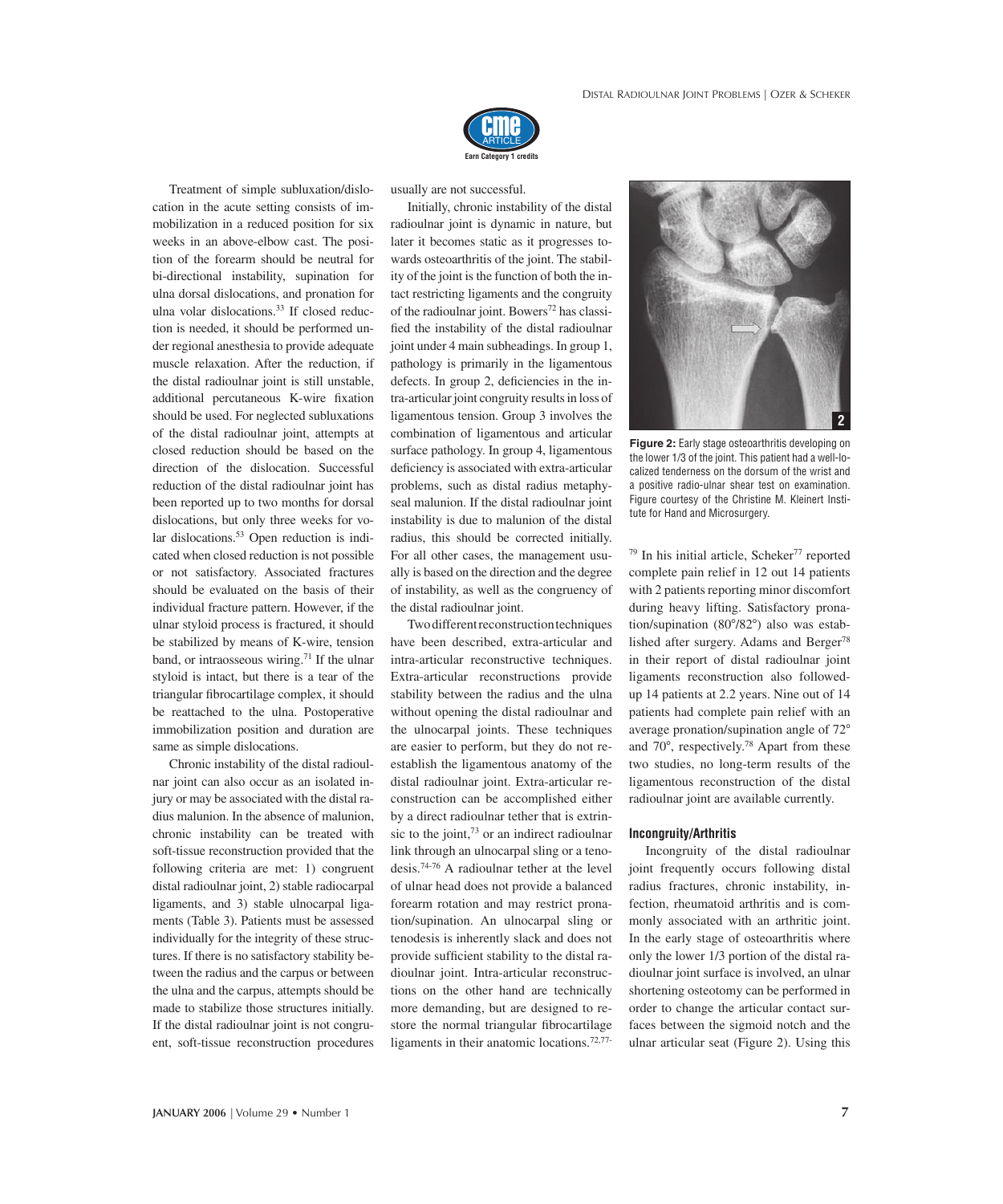



**Figure 3:** Demonstration of impingement between the radius and the ulna after distal ulna resection. The x-ray cassette is placed between the patient's elbow and the side of the body when the forearm is in neutral rotation with the elbow 90° flexed. On top, no contact between the radius and the ulna is seen under no-loading. On the bottom, impingement is apparent as soon as the patient lifts 2 lbs of weight. Figure courtesy of the Christine M. Kleinert Institute for Hand and Microsurgery.

technique, Scheker and Severo<sup>80</sup> reported complete pain relief in 16 out 32 patients at an average follow-up of 38 months. Persistence of severe pain requiring an ablative procedure was reported in 7 cases.

For the management of established arthritis, the oldest procedure is total resection of the distal end of the ulna, the Darrach procedure. $81,82$  By excising the distal end of the ulna, the pain is effectively eliminated. Although earlier reports on the technique showed success with good or excellent results in  $>80\%$  of the patients studied,83,84 recent reports on larger groups of patients showed a much higher failure rate, with serious disability, especially in younger patients.<sup>85,86</sup> The procedure itself is a destabilizing procedure and when the distal ulna is resected, the triangular fibrocartilage complex, the radioulnar ligaments, and the ECU are removed from the ulna, leaving a potentially unstable forearm eventually leading to pain and snapping at the remaining ulnar stump (Figure 3).<sup>85,86</sup> Other possible complications include ulnar translocation of the carpus and attritional rupture of the extensor tendons.<sup>83,87</sup>

Other commonly used ablative procedures is the Sauve-Kapandji procedure, which involves fusion of the head of the ulna to the distal radius and the creation of a pseudarthrosis of the ulna.<sup>88</sup> This carries the advantage of supporting the ulnar carpus, preserving the triangular fibrocartilage complex, and the ECU tendon.

Studies reported by Sanders et al<sup>89</sup> and Mikkelsen et al<sup>90</sup> showed pain-free range of motion in more than two thirds of the patients studied. Results were found to be more successful in young patients with post-traumatic radioulnar derangement. Later, Vincent et al $91$  and Rothwell et al $92$ applied the technique in patients with rheumatoid arthritis and reported equally satisfactory results. Overall, the technique is indicated in young patients with high-demand wrists and in patients with incompetent radiocarpal ligaments as in rheumatoid arthritis.<sup>93</sup> Reported complications include ulnar stump instability, radioulnar nonunion, and heterotopic ossification.<sup>90,91,94,95</sup>

Two of the ablative procedures used to preserve the ulnocarpal ligament complex are the hemiresection-interposition arthroplasty technique, introduced by Bowers<sup>96</sup>

and the matched distal ulnar resection described by Watson et al.<sup>97</sup>

The hemiresection-interposition arthroplasty technique includes the resection of the distal radioulnar joint at the sigmoid notch. A portion of the ulna is retained to maintain the integrity of the triangular fibrocartilage complex and a portion of autologous tissue is interposed between the radius and the ulna to prevent impingement. The outcomes of the published series show good results in a well-selected group of patients.<sup>96,98-101</sup> The success of the procedure is dependent on the integrity of the triangular fibrocartilage complex.100 The technique does not address the ulnocarpal abutment and, therefore should be combined with ulnar shortening osteotomy in cases of ulnocarpal abutment.<sup>96,99</sup> Reported complications include stylocarpal abutment, postoperative ECU tendonitis, reflex sympathetic dystrophy and neuroma of the ulnar dorsal sensory branch.<sup>96,98</sup>

In matched distal ulnar resection, the distal ulna is resected 270° circumferentially without any interposition between the radius and the ulna.<sup>97</sup> The procedure eliminates the distal radioulnar joint, but preserves the triangular fibrocartilage complex and the ulnocarpal sling mechanism. The experience with this technique is limited by the senior author's long-term follow-up of 32 patients, in which 24 patients showed good or excellent results.<sup>102</sup> The technique is relatively simple to perform and maintains the ulnar length. Therefore, patients with ulnocarpal abutment may not benefit from the procedure.

The common denominator of all the above-mentioned techniques is the resultant instability of the ulnar shaft and its impingement against the radius. Although the results of these procedures are found to be satisfactory in low-demand wrists, failures are common in active individuals. One final alternative for the management of distal radioulnar joint arthritis is prosthetic replacement with hemi-arthroplasty or total arthroplasty of the distal radioulnar joint.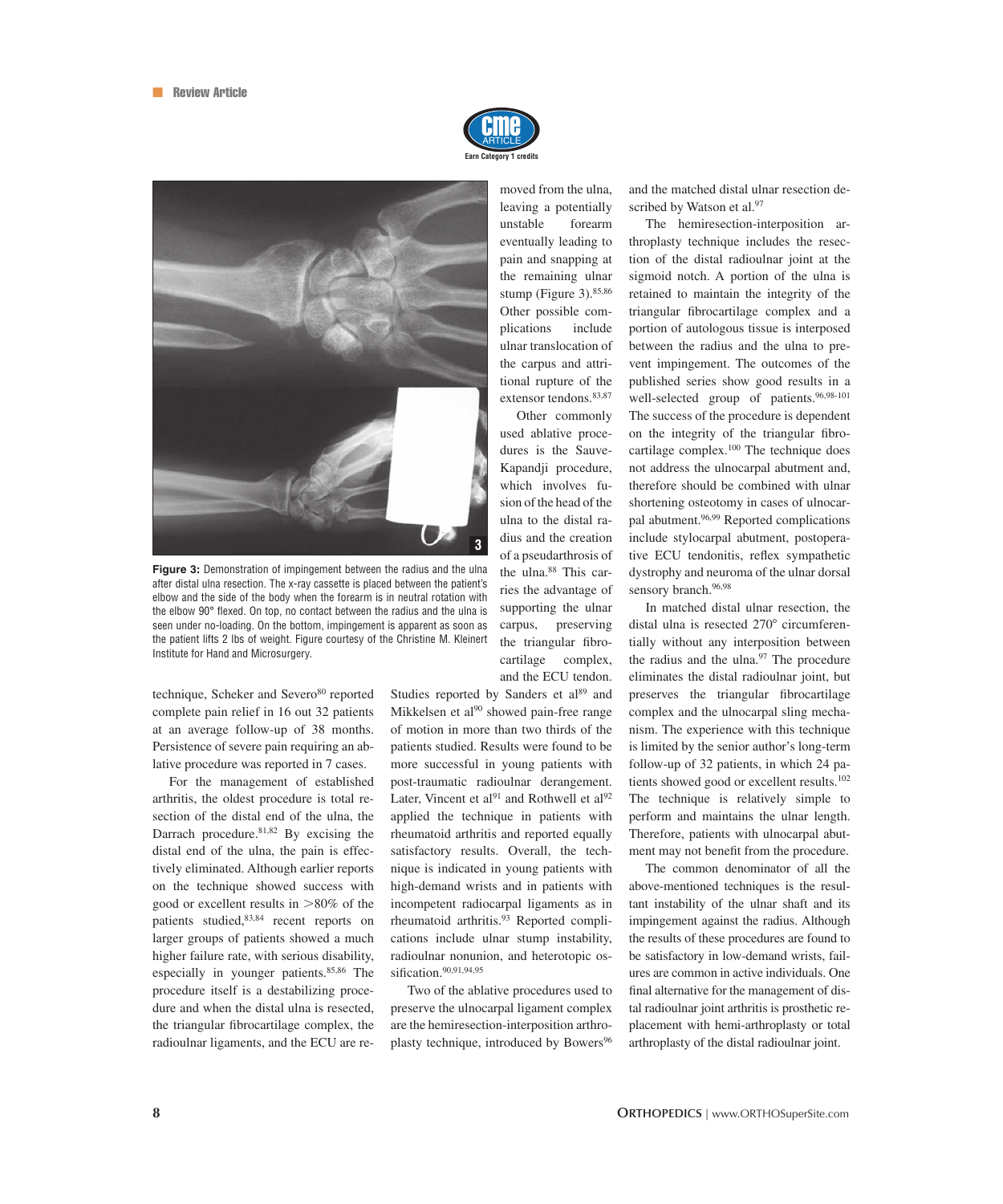



**Figure 4:** Radiograph at 24 months after reconstruction of the distal radioulnar joint with hemiarthroplasty<sup>106</sup> in painful arthritis of the distal radioulnar joint following an extrarticular distal radius malunion. Figure courtesy of the Christine M. Kleinert Institute for Hand and Microsurgery. **Figure 5:** The result of a total distal radioulnar joint arthroplasty using semiconstrained modular, ultra-high molecular weight polyethylene prosthesis in pronation (left) and supination (right). Prior to the prosthetic replacement, the patient had undergone excision of the distal ulna and presented with a painful wrist and forearm motion 2 years postoperatively. Follow-up 3 years after prosthetic replacement revealed full prono-supination of the forearm, as well as pain-free range of motion of the wrist and elbow. The patient returned to his previous job 4 months postoperatively. Figure courtesy of the Christine M. Kleinert Institute for Hand and Microsurgery. **4**

Three implant designs are available for hemi-arthroplasty. Swanson's prosthesis consists of a silicone ulnar head implant and a round intramedullary stem.<sup>103</sup> Longterm results show effective pain relief, but 40% tilting of the prosthesis due to resorption and 15% of implant fractures.<sup>104</sup> In a technique described by van Schoonhoven et al,105 a spacer is used to maintain the ulnar length relative to the radius. The ceramic head has no means of attachment of triangular fibrocartilage complex; therefore the stability of the distal radioulnar joint is dependent on the integrity of the triangular fibrocartilage complex. At 27-month follow-up, the authors reported reduced pain and improved grip strength and range of motion. Out of 23 patients, 2 had recurrent instability requiring surgery. All patients developed 1- to 2-mm bone resorption beneath the collar of the prosthesis with stem loosening occurring in only one patient. A hemiarthroplasty technique developed by Berger consists of a spherical head composed of a cobalt-chrome alloy (Figure 4).106 Contrary to previous prostheses, this model allows stabilization of the triangular fibrocartilage complex and ECU sheath by means of sutures. It requires a congruent sigmoid notch to be present and may not be suitable for cases where excessive resection of the ulna has been performed. No complications have been reported. Radiographically, a universal mild resorption of the ulna occurs immediately proximal to the collar of the device. The only total arthroplasty option, as described by Scheker,<sup>107</sup> is a semiconstrained, modular prosthesis, made of stainless steel and ultra-high molecular weight polyethylene (Figure 5). The components replace both the distal ulna (stem and ulnar head) and the sigmoid notch (radial plate). Midterm results of this prosthesis showed that all patients had improved grip strength and lifting (average 14 lb) without pain, and 18 of 23 patients were able to return to their previous work.

A recent trend in arthritic distal radioulnar joint reconstruction in active individuals is the replacement of the articular surfaces using hemi- or total arthroplasty options. With a better understanding of the distal radioulnar joint anatomy and biomechanics, advances in implant design technologies, and with more long-term follow-up studies on higher number of individuals, prosthetic replacement of the distal radioulnar joint is likely to become the standard of care for the management of arthritic distal radioulnar joints.

#### **REFERENCES**

- 1. af Ekenstam F, Haegert CG. Anatomical studies on the geometry and stability of the distal radioulnar joint. *Scand J Plast Reconstr Surg*. 1985; 19:17-25.
- 2. Palmer AK, Werner FW. The triangular fibrocartilage complex of the wrist--anatomy and function. *J Hand Surg Am.* 1981; 6:153-162.
- 3. Af Ekenstam FW, Palmer AK, Glisson RR. The load on the radius and ulna in different positions of the wrist and forearm. A cadaver study. *Acta Orthop Scand*. 1984; 55:363-365.
- 4. Schuind F, An KN, Berglund L, et al. The distal radioulnar ligaments: a biomechanical study. *J Hand Surg Am.* 1991; 16:1106- 1114.
- 5. Hagert CG. Distal radius fracture and the distal radioulnar joint--anatomical considerations. *Handchir Mikrochir Plast Chir.* 1994; 26:22-26.
- 6. Acosta R, Hnat W, Scheker LR. Distal radioulnar ligament motion during supination and pronation. *J Hand Surg Br.* 1993; 18:502-505.
- 7. Bednar MS, Arnoczky SP, Weiland AJ. The microvasculature of the triangular fibrocartilage complex: its clinical significance. *J Hand Surg Am.* 1991; 16:1101-1105.
- 8. Hulten O. Uber anatomische varionen der hand-Gelenkknochen. *Acta Radiol*. 1928; 9:155.
- 9. Epner RA, Bowers WH, Guilford WB. Ulnar variance--the effect of wrist positioning and roentgen filming technique. *J Hand Surg Am*. 1982; 7:298-305.
- 10. Palmer AK, Glisson RR, Werner FW. Ulnar variance determination. *J Hand Surg Am.* 1982; 7:376-379.
- 11. Friedman SL, Palmer AK, Short WH, Levinsohn EM, Halperin LS. The change in ulnar variance with grip. *J Hand Surg Am.* 1993; 18:713-716.
- 12. Tomaino MM. The importance of pronated grip x-ray view in evaluating ulnar variance.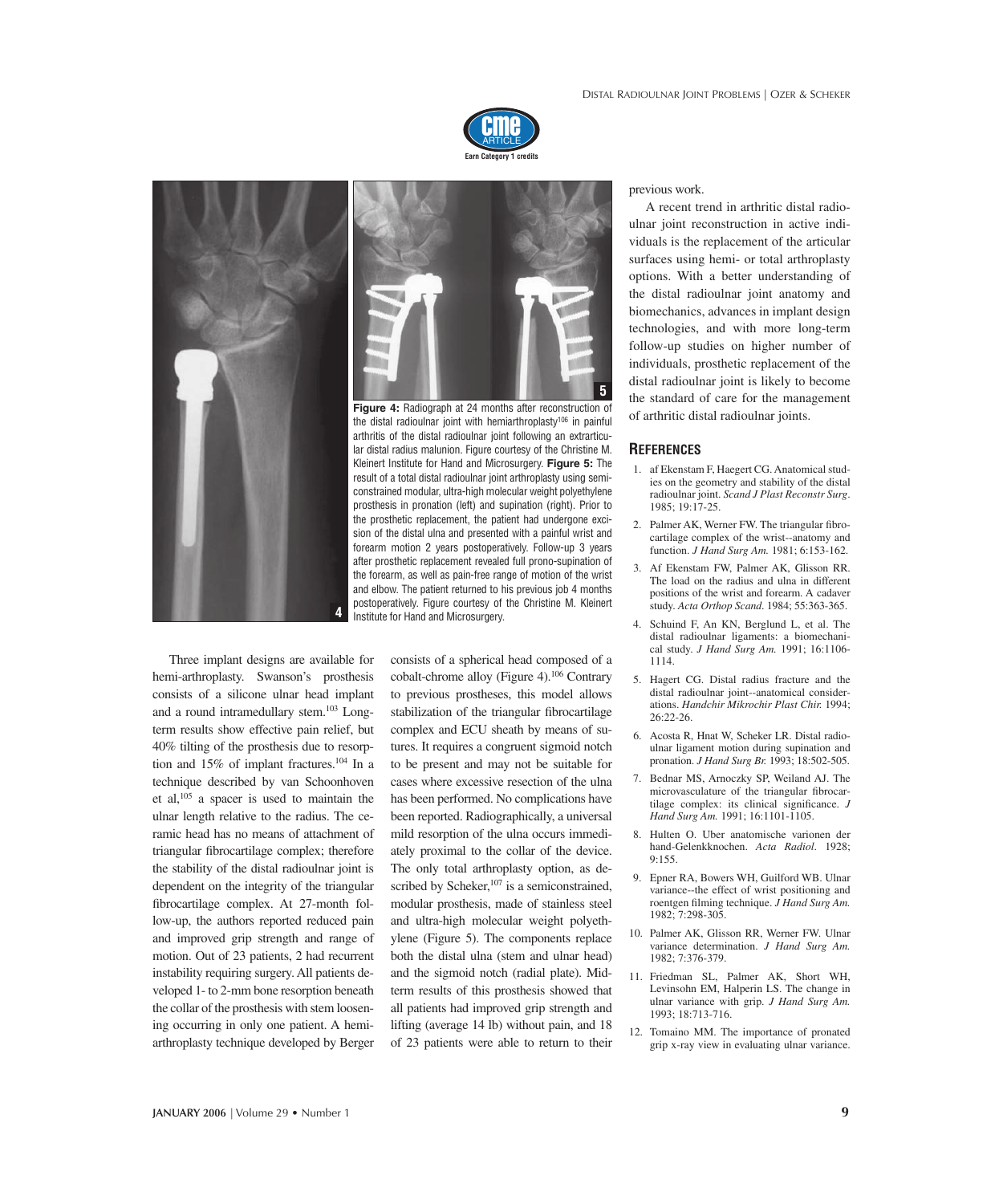

*J Hand Surg Am.* 2000; 25: 352-357.

- 13. Sagerman SD, Zogby RG, Palmer AK, Werner FW, Fortino MD. Relative articular inclination of the distal radioulnar joint: a radiographic study. *J Hand Surg Am.* 1995; 20:597-601.
- 14. Tolat AR, Sanderson PL, De Smet L, Stanley JK. The gymnast's wrist: acquired positive ulnar variance following chronic epiphyseal injury. *J Hand Surg Br.* 1992; 17:678-681.
- 15. Zinberg EM, Palmer AK, Coren AB, Levinsohn EM. The triple-injection wrist arthrogram. *J Hand Surg Am.* 1988; 13:803-809.
- 16. Belsole RJ, Quinn SF, Greene TL, Beatty ME, Rayhack JM. Digital subtraction arthrography of the wrist. *J Bone Joint Surg Am.* 1990; 72:846-851.
- 17. Levinsohn EM, Rosen ID, Palmer AK. Wrist arthrography: value of the three-compartment injection method. *Radiology.* 1991; 179: 231- 239.
- 18. Herbert TJ, Faithfull RG, McCann DJ, Ireland J. Bilateral arthrography of the wrist. *J Hand Surg Br.* 1990; 15:233-235.
- 19. Cantor RM, Stern PJ, Wyrick JD, Michaels SE. The relevance of ligament tears or perforations in the diagnosis of wrist pain: an arthrographic study. *J Hand Surg Am.* 1994; 19:945-953.
- 20. Mikic ZD. Age changes in the triangular fibrocartilage of the wrist joint. *J Anat*. 1978; 126(part 2):367-384.
- 21. Palmer AK. Triangular fibrocartilage complex lesions: a classification. *J Hand Surg Am.* 1989; 14:594-606.
- 22. Blair WF, Berger RA, El-Khoury GY. Arthrotomography of the wrist: An experimental and preliminary clinical study. *J Hand Surg Am.* 1985; 10:350-359.
- 23. Wechsler RJ, Wehbe MA, Rifkin MD, Edeiken J, Brauch HM. Computed tomography diagnosis of distal radioulnar subluxation. *Skeletal Radiol.* 1987; 16:1-5.
- 24. Pirela-Cruz MA, Goll SR, Klug M, Windler D. Stress computed tomography analysis of the distal radioulnar joint: a diagnostic tool for determining translational motion. *J Hand Surg Am.* 1991; 16:75-82.
- 25. Golimbu CN, Firooznia H, Melone CP, Rafi i M, Weinreb J, Leber C. Tears of the triangular fibrocartilage of the wrist: MR imaging. *Radiology.* 1989; 173:731-733.
- 26. Zlatkin MB, Chao PC, Osterman AL, Schnall MD, Dalinka MK, Kressel HY. Chronic wrist pain: evaluation with high-resolution MR imaging. *Radiology*. 1989; 173:723-729.
- 27. Shewring DJ, Savage R, Thomas G. Experience of the early use of technetium 99 bone scintigraphy in wrist injury. *J Hand Surg Br.* 1994; 19:114-117.
- 28. Palmer AK. Triangular fibrocartilage disorders: injury patterns and treatment. *Arthros-*

*copy*. 1990; 6:125-132.

- 29. Palmer AK, Werner FW. Biomechanics of the distal radioulnar joint. *Clin Orthop.* 1984; 187:26-35.
- 30. Tomaino MM. Ulnar impaction syndrome in the ulnar negative and neutral wrist. Diagnosis and pathoanatomy. *J Hand Surg Br.* 1998; 23:754-757.
- 31. Garcia-Elias M. Dorsal fractures of the triquetrum: avulsion or compression fractures? *J Hand Surg Am.* 1987; 12:266-268.
- 32. Topper SM, Wood MB, Ruby LK. Ulnar styloid impaction syndrome. *J Hand Surg Am.* 1997; 22:699-704.
- 33. Bruckner JD, Alexander AH, Lichtman DM. Acute dislocations of the distal radioulnar joint. *Instr Course Lect.* 1996; 45:27-36.
- 34. Milch F. Cuff resection of the ulna for malunited Colles' fracture. *J Bone Joint Surg.* 1941; 23:311-313.
- 35. Wehbe MA, Cautilli DA. Ulnar shortening using the AO small distractor. *J Hand Surg Am.* 1995; 20A: 959-64.
- 36. Rayhack JM, Gasser SI, Latta LL, Ouellette EA, Milne EL. Precision oblique osteotomy for shortening of the ulna. *J Hand Surg Am.* 1993; 18:908-918.
- 37. Darrow JC Jr, Linscheid RL, Dobyns JH, Mann JM III, Wood MB, Beckenbaugh RD. Distal ulnar recession for disorders of the distal radioulnar joint. *J Hand Surg Am.* 1985; 10:482-491.
- 38. Mizuseki T, Tsuge K, Ikuta Y. Precise ulnashortening osteotomy with a new device. *J Hand Surg Am.* 2001; 26:931-939.
- 39. Friedman SL, Palmer AK. The ulnar impaction syndrome. *Hand Clin.* 1991; 7:295-310.
- 40. Boulas HJ. Milek MA. Ulnar shortening for tears of the triangular fibrocartilage complex. *J Hand Surg Am.* 1990; 15:415-420.
- 41. Chun S, Palmer AK. The ulnar impaction syndrome: follow-up of ulnar shortening osteotomy. *J Hand Surg Am.* 1993; 18: 46-53.
- 42. Chen NC, Wolfe SW. Ulna shortening osteotomy using a compression device. *J Hand Surg Am.* 2003; 28:88-93.
- 43. Minami A, Kato H. Ulnar shortening for triangular fibrocartilage complex tears associated with ulnar positive variance. *J Hand Surg Am.* 1998; 23:904-908.
- 44. Feldon P, Terrono AL, Belsky MR. Wafer distal ulna resection for triangular fibrocartilage tears and/or ulna impaction syndrome. *J Hand Surg Am.* 1992; 17:731-737.
- 45. Wnorowski DC, Palmer AK, Werner FW, Fortino MD. Anatomic and biomechanical analysis of the arthroscopic wafer procedure. *Arthroscopy.* 1992; 8:204-212.
- 46. Nagle DJ, Bernstein MA. Laser-assisted arthroscopic ulnar shortening. *Arthroscopy.* 2002; 18:1046-1051.
- 47. Tomaino MM, Weiser RW. Combined arthroscopic TFCC debridement and wafer resection of the distal ulna in wrists with triangular fibrocartilage complex tears and positive ulnar variance. *J Hand Surg Am.* 2001; 26:1047-1052.
- 48. Tomaino MM. Results of the wafer procedure for ulnar impaction syndrome in the ulnar negative and neutral wrist. *J Hand Surg Br.* 1999; 24:671-675.
- 49. Constantine KJ, Tomaino MM, Herndon JH, Sotereanos DG. Comparison of ulnar shortening osteotomy and the wafer resection procedure as treatment for ulnar impaction syndrome. *J Hand Surg Am.* 2000; 25:55-60.
- 50. Schuurman AH, Bos KE. The ulno-carpal abutment syndrome. Follow-up of the wafer procedure. *J Hand Surg Br.* 1995; 20:171-177.
- 51. Dell PC. Traumatic disorders of the distal radioulnar joint. *Clin Sports Med*. 1992; 11:141-159.
- 52. Rainey RK, Pfautsch ML. Traumatic volar dislocation of the distal radioulnar joint. *Orthopedics.* 1985; 8:896-900.
- 53. Dameron TB Jr. Traumatic dislocation of the distal radioulnar joint. *Clin Orthop.* 1972; 83:55-63.
- 54. Milch H. So-called dislocation of the lower end of the ulna. *Ann Surg.* 1942; 116:282-292.
- 55. Edwards GS Jr, Jupiter JB. Radial head fractures with acute distal radioulnar dislocation. Essex-Lopresti revisited. *Clin Orthop.* 1988; 234:61-69.
- 56. Eglseder WA, Hay M. Combined Essex-Lopresti and radial shaft fractures: case report. *J Trauma*. 1993; 34:310-312.
- 57. Bruckner JD, Lichtman DM, Alexander AH. Complex dislocations of the distal radioulnar joint. Recognition and management. *Clin Orthop*. 1992; 275:90-103.
- 58. Porter ML, Tillman RM. Pilon fractures of the wrist. Displaced intra-articular fractures of the distal radius. *J Hand Surg Br.* 1992; 17:63-68.
- 59. Goldberg HD, Young JW, Reiner BI, Resnik CS, Gillespie TE. Double injuries of the forearm: a common occurrence. *Radiology.* 1992; 185:223-227.
- 60. Braun RM. The distal joint of the radius and ulna. Diagnostic studies and treatment rationale. *Clin Orthop.* 1992; 275:74-78.
- 61. Drewniany JJ, Palmer AK. Injuries to the distal radioulnar joint. *Orthop Clin North Am*. 1986; 17:451-459.
- 62. Mino DE, Palmer AK, Levinsohn EM. The role of radiography and computerized tomography in the diagnosis of subluxation and dislocation of the distal radioulnar joint. *J Hand Surg Am.* 1983; 8:23-31.
- 63. Itoh Y, Horiuchi Y, Takahashi M, Uchinishi K, Yabe Y. Extensor tendon involvement in Smith's and Galeazzi's fractures. *J Hand*